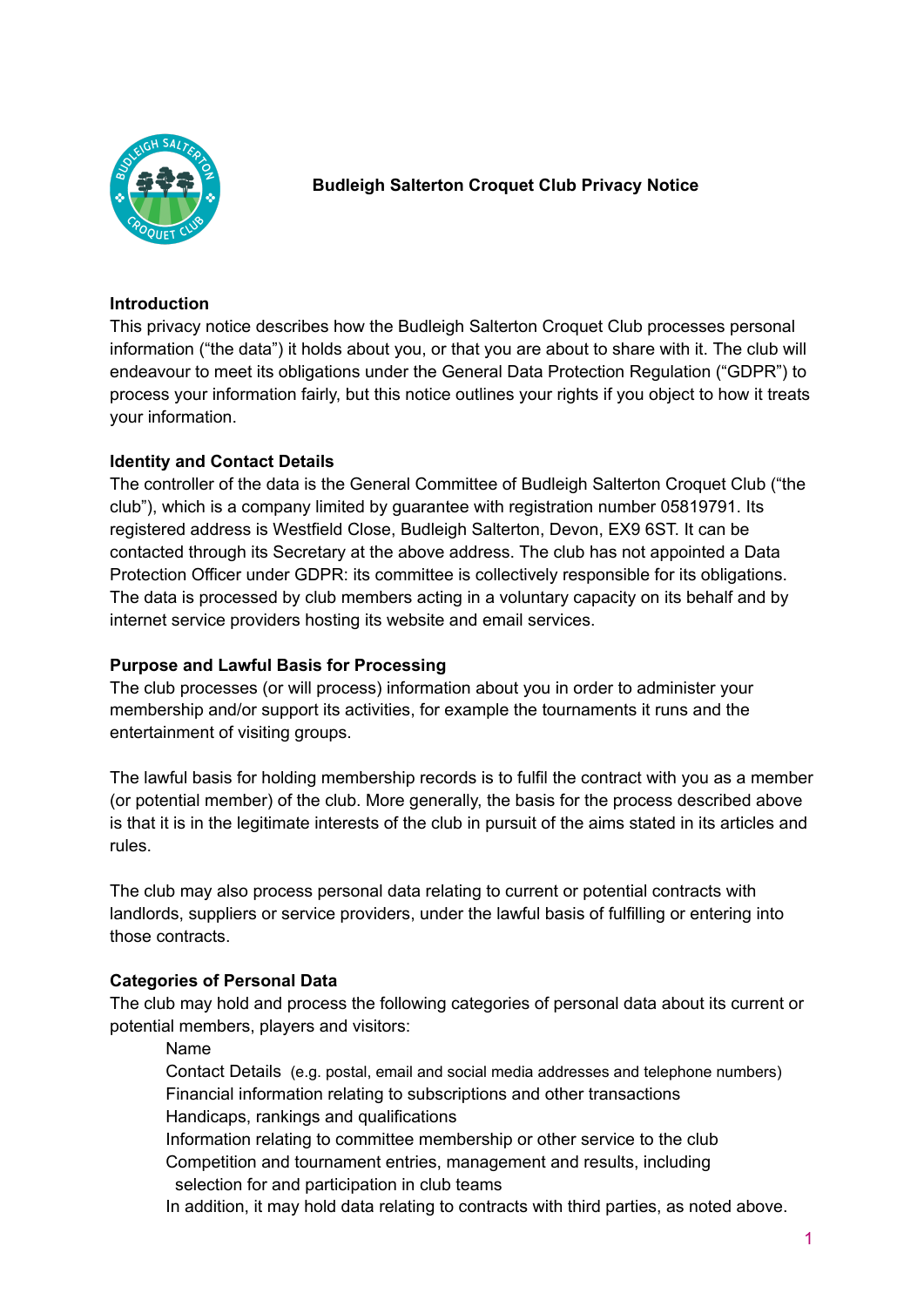# **Information Sharing**

The club will share croquet playing members' data with The Croquet Association, if you elect to become a member of The Croquet Association or play in a tournament subject to its regulations, and may do so with other individuals, clubs and federations connected with the sport, in connection with your participation in it.

It will publish your name, contact details, membership class and handicap(s) in membership lists made available in the clubhouse and to fellow members, to facilitate contact between members and to help them arrange games.

It will provide results of ranking games to ranking officers working on behalf of the World Croquet Federation and may publish tournament results and other information about club activities on www.croquetscores.com, the CA's, Federation or its own websites. It will not pass your data to other organisations without your consent, unless under a legal obligation to do so.

The club will share bridge playing members' information with the Bridgewebs site. This is a requirement of playing bridge at the club. Information will also be shared with the Devon Bridge Association (DBA) when the club members play in competitions organised by that body. A member can only play in these competitions if they agree to the information being provided to the DBA.

#### **International Transfers**

Data processed by the club will be held on servers held in the UK, European Union or countries which have equivalent data protection safeguards.

#### **Retention Periods**

Except where required for archiving purposes (e.g. results of tournaments and club competitions and records of club activity, such as minute books and membership lists), data about you will be deleted six years after you last had financial dealings with the club.

#### **Your Rights**

You have the right to object to how the club processes your personal information. In particular, you can request that your contact details are not shown in published membership lists. You also have the right to access, correct, and, in some cases, delete and restrict the use to which your information is put. In addition, you have the right to complain to the club (see the first section for contact details) and to the Information Commissioner at [http://ico.org.uk/global/contact-us.](http://ico.org.uk/global/contact-us) Please contact the club secretary in the first instance if you have any queries or concerns.

# **Data Sources**

The primary source for information about the club's members, tournament players and visitors is the people themselves. For those who are members of the Croquet Association, information may also be taken from its website.

# **Consequences of Failing to Provide Data**

If you do not provide the information required by the club to become a member, enter a tournament or visit the club then you will be unable to do so.

#### **Automated Decision Making**